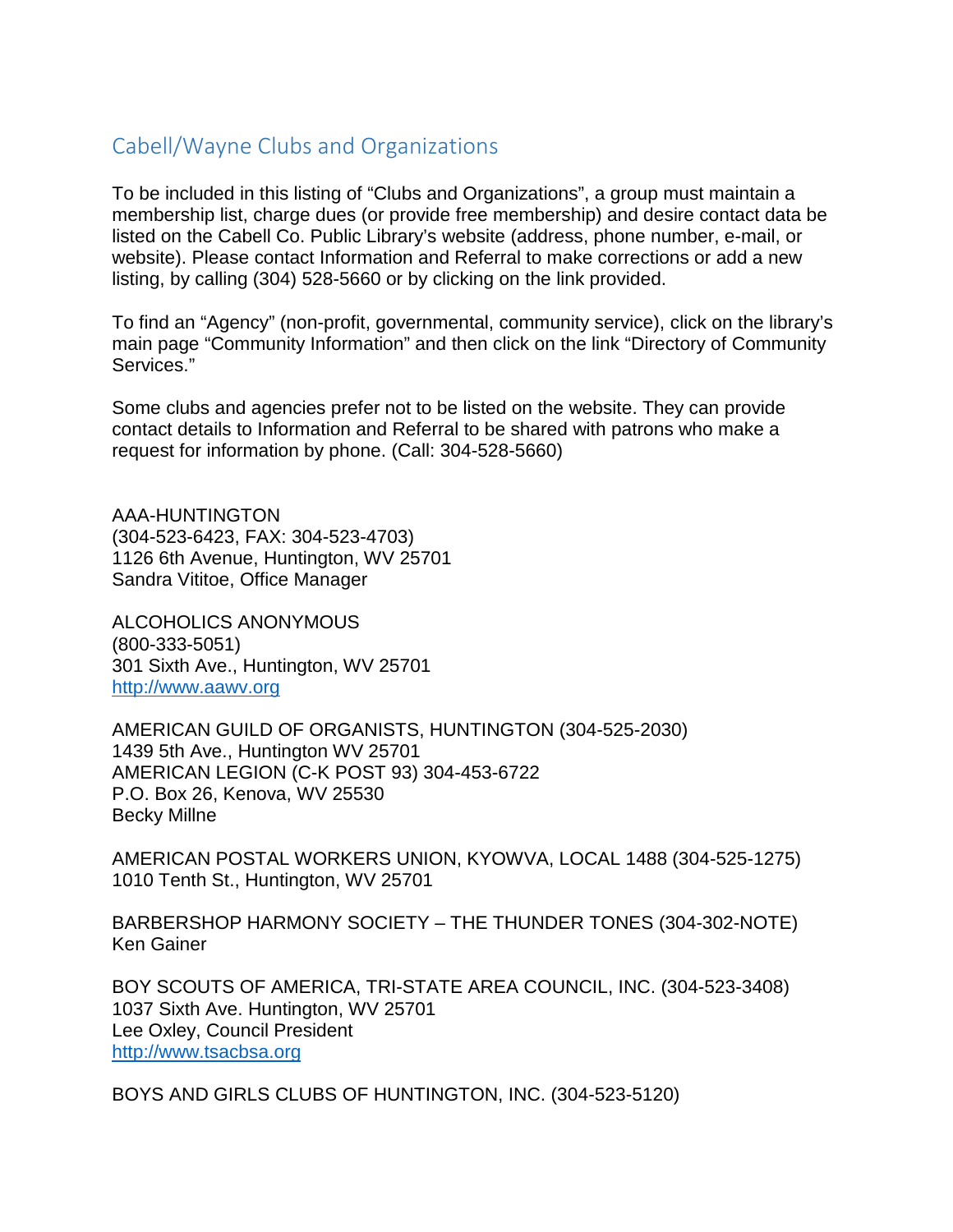520 Everett St., Huntington, WV 25702 Mike Patrick, Executive Director

CABELL COUNTY BAR ASSOCIATION P.O. Box 2094, Huntington, WV 25721-2094

CABELL COUNTY COMMUNITY EDUCATION OUTREACH SERVICES COUNCIL (304-743-7131) P.O. Box 219 Ona, WV 25545-0219 Brenda Porter, Contact person

CABELL/WAYNE ASSOCIATION OF THE BLIND (304-522-6991) 38 Washington Ave., Huntington, WV 25701 http://www.cabellwayne.org/

CABELL/WAYNE HISTORICAL SOCIETY (304-525-5910) 1102 Third Ave, Huntington 25701 James W. St.Clair

CARPENTERS LOCAL UNION #302 (304-522-1192) 418 Seventh Ave., Huntington, WV 25701

CHAMBER OF COMMERCE, GREATER LAWRENCE COUNTY (740-377-4550, FX 740-377-2091) 216 Collins Avenue, P.O. Box 488, South Point, OH 45680 www.lawrencecountyohio.org Dr. Bill Dingus, Exec. Director.

CHURCH WOMEN UNITED (304-522-3361) c/o 6 Camp View Dr. Barboursville, WV 25504

COLLIS P. HUNTINGTON RAILROAD HISTORICAL SOCIETY (866-639-7487) 1323 Eighth Ave., P.O. Box 393, Huntington, WV 25708-0393 http://www.newrivertrain.com/ Chris Lockwood, Office Manager

COMMUNICATION WORKERS OF AMERICA #2009 (304-523-7101) Shannon Fink, Local President

CONSTRUCTION & GENERAL LABORERS' UNION #543 (304-697-2144) 401 Seventh Ave., Huntington, WV 25701 Tom Bowen, Business Agent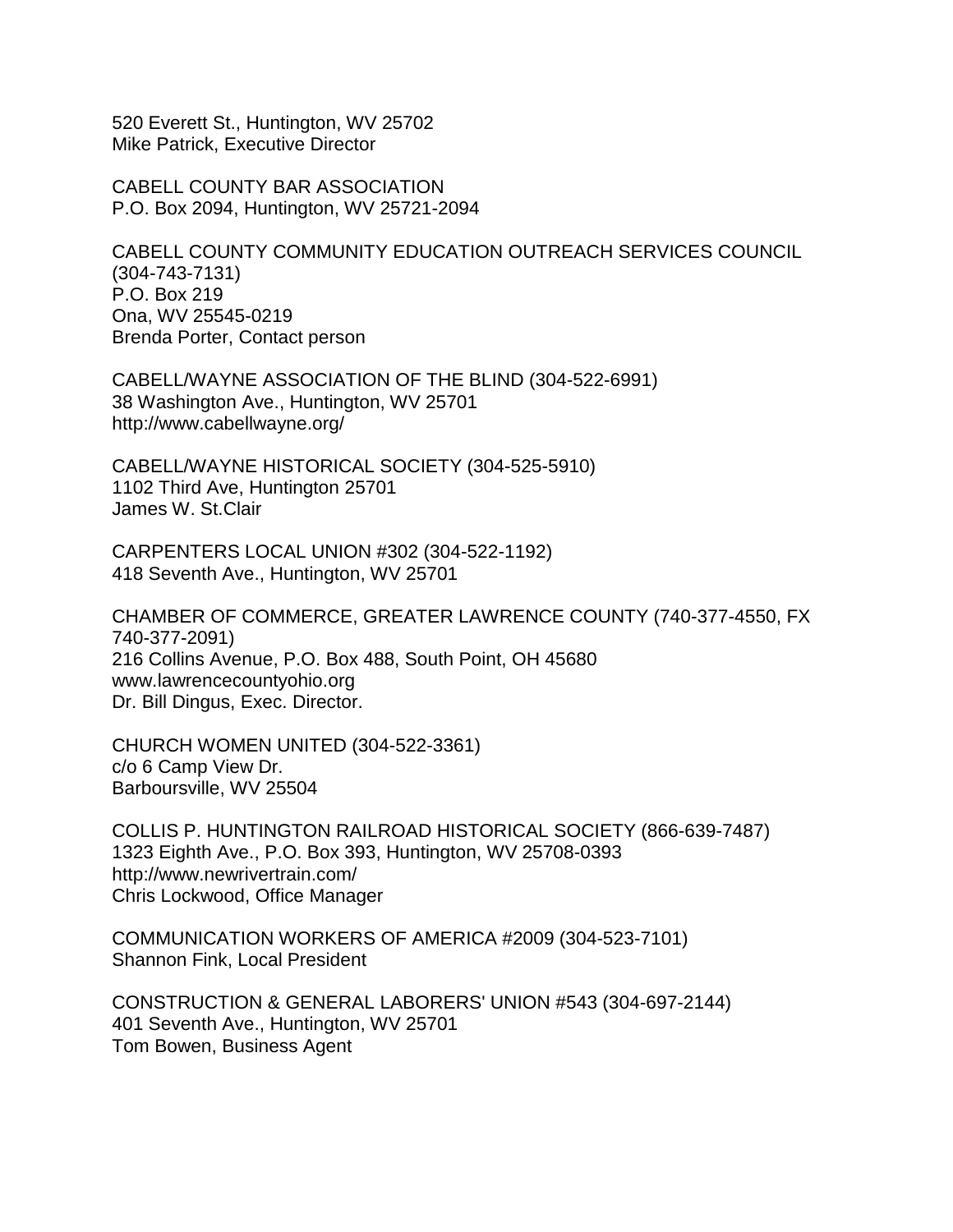CORPS OF ENGINEERS HUNTINGTON DISTRICT RETIREES ASSOCIATION (304- 525-7355) Lenora L. Sutphin DEMOCRATIC WOMEN'S CLUB OF CABELL CO. P.O. Box 717, Barboursville, WV 25504; On Facebook Monika Rowe, President

DEMOCRATIC WOMEN OF CABELL COUNTY (304-634-5855) 3639-C Thompson Rd., Ona, WV 25545 e-mail: janetartrip@yahoo.com

DISABLED AMERICAN VETERANS CHAPTER 2 (304-522-3451) 930 Seventh Ave., Huntington, WV 25701 John Carpenter, Adjutant

FAIRFIELD EAST COMMUNITY AWARE TEAM (Huntington) e-mail: crybearlou@yahoo.com Lous Vadia Tabor

FOREST HILLS NEIGHBORHOOD ASSOCIATION Facebook: Forest Hills Neighborhood Association e-mail: bryan.chambers77@yahoo.com Bryan Chambers

FRIENDS OF CABELL COUNTY PUBLIC LIBRARY (304-528-5700) 455 9th Street, Huntington, WV 25701 Mary Pat Owen, President http://www.cabell.lib.wv.us/pages/cc-LibraryInfo-Friends.html

GIRL SCOUT FIELD CENTER (BLACK DIAMOND) (304-345-7722, x 1401)

GREENBRIER HEIGHTS GARDEN CLUB (304-526-3323) E-mail: cherylh64@gmail.com

GUYANDOTTE IMPROVEMENT & HISTORICAL ASSOC., INC. 101 Main St., Guyandotte, Huntington, WV 25702 (The Buffington House) e-mail: donnadelcheccolo@yahoo.com

HARMONICA CLUB, THE http://www.hhcwv.com

HEALTH CARE & SOCIAL SERVICE UNION #1199 (304-522-2871) 2200 Adams Ave., Huntington, WV 25704

HEALTHYTRISTATE.ORG, INC.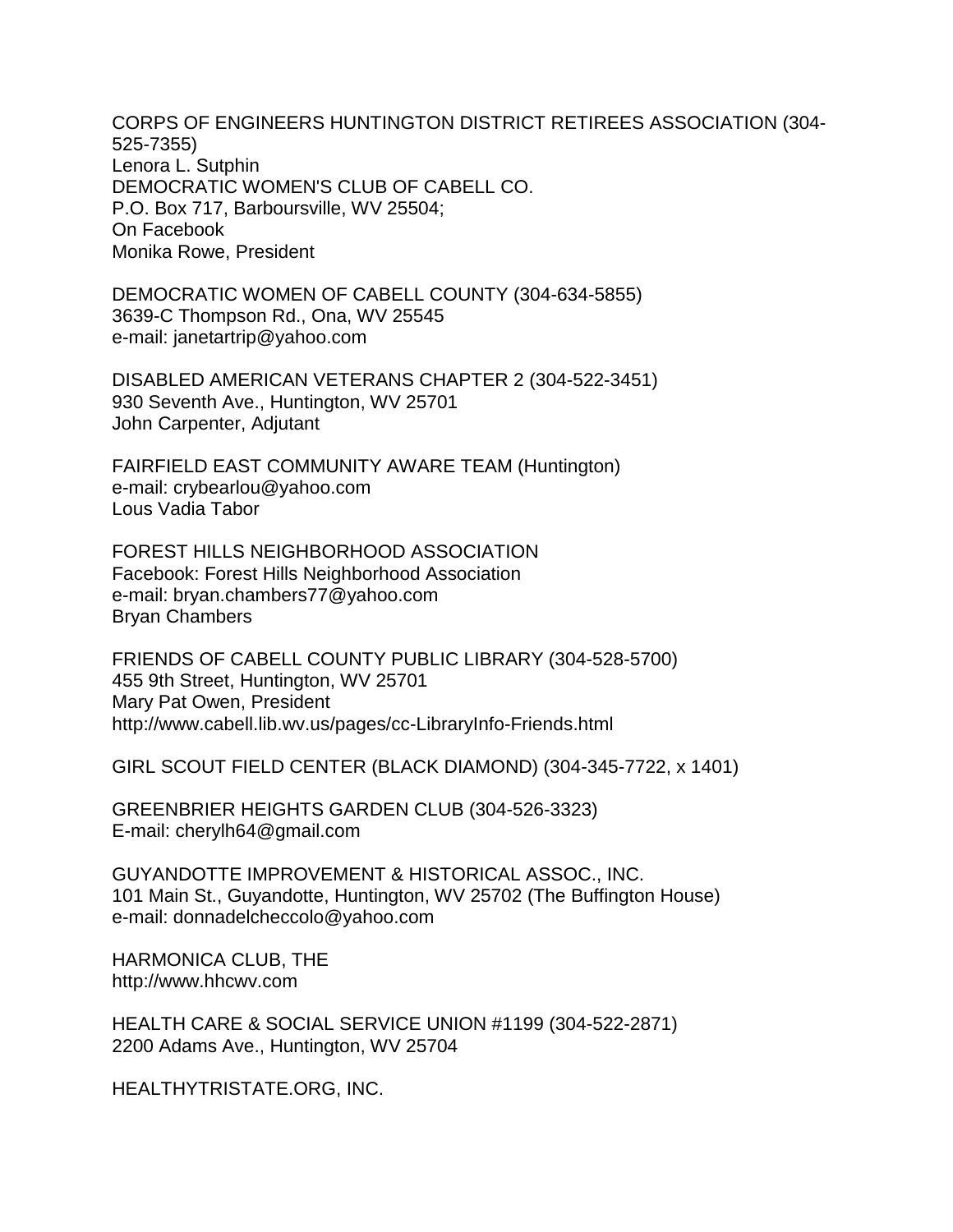P.O. Box 6544, Huntington WV 25772

HOWARD P. HALL POST 1064 VFW (304-525-8550) 920 7th Ave., Huntington, WV 25701 Scottie King

HUNTINGTON AREA REVITALIZATION COALITION, INC. (1-304-615-4424) P.O. Box 312, Huntington, WV 25708 Will Holland, Pres. webringspring@gmail.com

HUNTINGTON BOARD OF REALTORS (304-302-0242) 5185 US Route 60, Suite 21, Huntington, WV 25701 www.huntingtonboardofrealtors.com

HUNTINGTON-CABELL REPUBLICAN WOMEN'S CLUB (304-529-2335) 137 Stanford Park Dr., Huntington, WV 25705 Kit Muth, President

HUNTINGTON CITY MISSION LADIES AUXILLARY (304-523-0293) 624 Tenth Street, P.O. Box 3, Huntington, WV 25706 Theresa Cashon http://www.hcmwv.org

HUNTINGTON GARDEN CLUB (304-525-3516) pogowms@aol.com Gale Williams, President

HUNTINGTON NEIGHBORHOOD INSTITUTE 2202 Madison Avenue Huntington, WV 25704 Facebook: The Neighborhood Institute of Huntington, WV Donna Rumbaugh, President plantnerds@gmail.com

HUNTINGTON REGIONAL CHAMBER OF COMMERCE (304-525-5131, FAX: 304- 525-5158) 1108 Third Ave., Suite 300, P.O. Box 1509, Huntington, WV 25716 Cathy Burns, Pres. http://www.huntingtonchamber.org/

HUNTINGTON ROADRUNNERS CLUB P.O. Box 1674, Huntington, WV 25717-1674 www.RunHuntington.org ricky@TriStateRacer.com

HUNTINGTON SCOTTISH RITE (304-525-4127)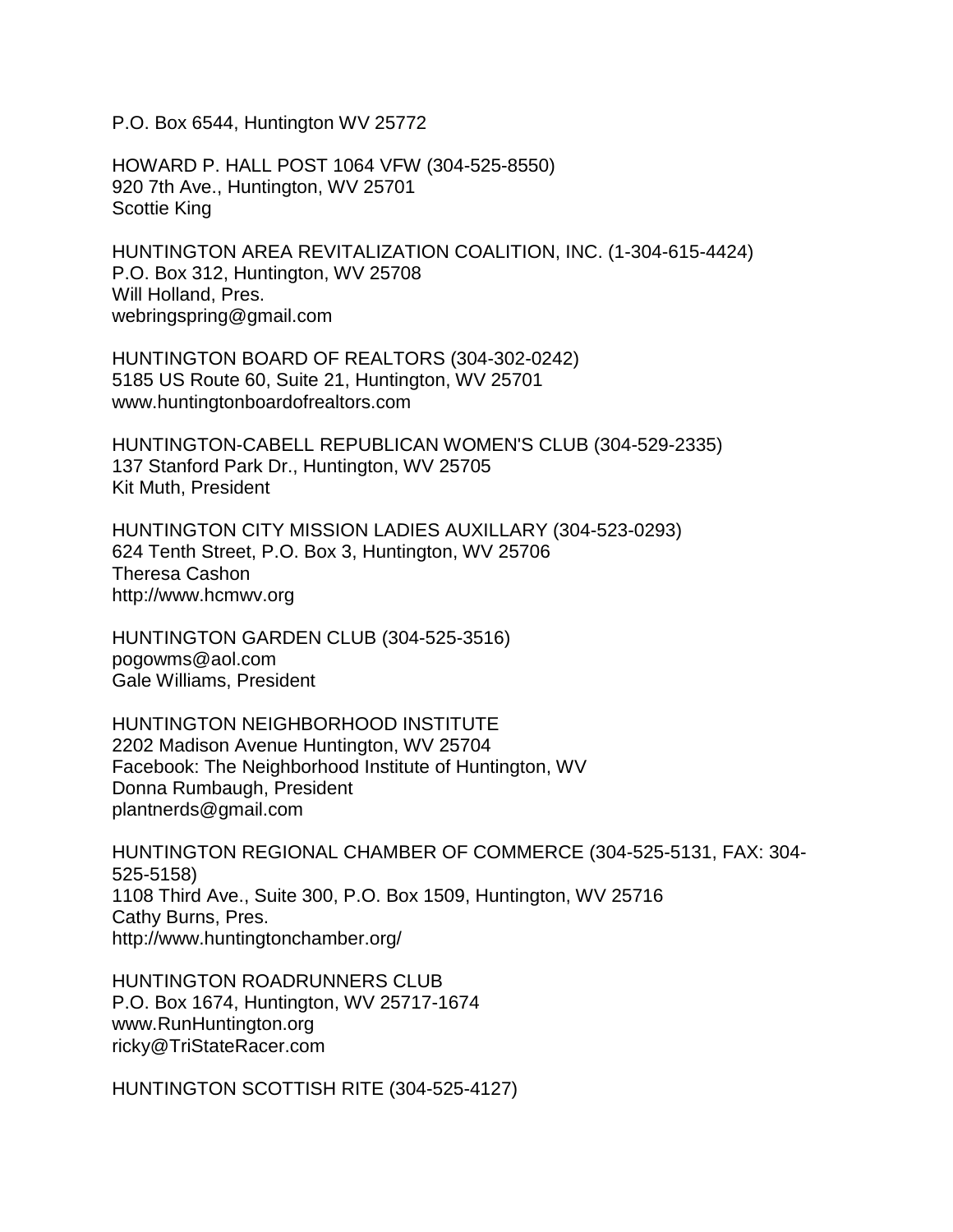1104 Third Ave., Huntington 25701 HUNTINGTON TABLE TENNIS CLUB P.O. Box 968 Huntington, WV 25713-0968 On Facebook Jay Nelson, Coach

INTERNATIONAL BROTHERHOOD, ELECTRICAL WORKERS #317 (304-429-5013) 1848 Madison Ave., Huntington, WV 25704 Jim Gillette

JAMES RIVER C.E.O.S. (304-743-7130) c/o WVU Extension Service, Cabell Co. P.O. Box 219, Ona, WV 25545-0219

JATC PLUMBERS & FITTERS LOCAL UNION #521 (304-523-8489) 137 Fifth Ave., Huntington WV 25701 www.ua521.com

JUNIOR LEAGUE OF HUNTINGTON 910 4th Avenue, Suite 514 P.O. Box 4123 Huntington, WV 25729-4123

JR. LEAGUE GARDEN CLUB c/o 617 Ninth Ave., Huntington, WV 25701

KIWANIS CLUB OF HUNTINGTON (304-736-7530) P. O. Box 1894, Huntington, WV 25719 Sandy Mauk, Secretary

KYOWVA AREA POSTAL WORKERS UNION LOCAL 1488 (304-525-1275) Box 298, Huntington, WV 25707

KYOWVA GENEALOGICAL SOCIETY (304-525-4367) P.O. Box 1254, Huntington, WV 25714-1254 www.kyowva.org Anne Shuff

LA LECHE LEAGUE OF HUNTINGTON (304-525-1551) Jennifer, LLL Leader LLLofHuntington@gmail.com

LEAGUE OF WOMEN VOTERS OF THE HUNTINGTON AREA (304-736-3287) 6128 Gideon Rd., Huntington, WV 25705 Helen Gibbins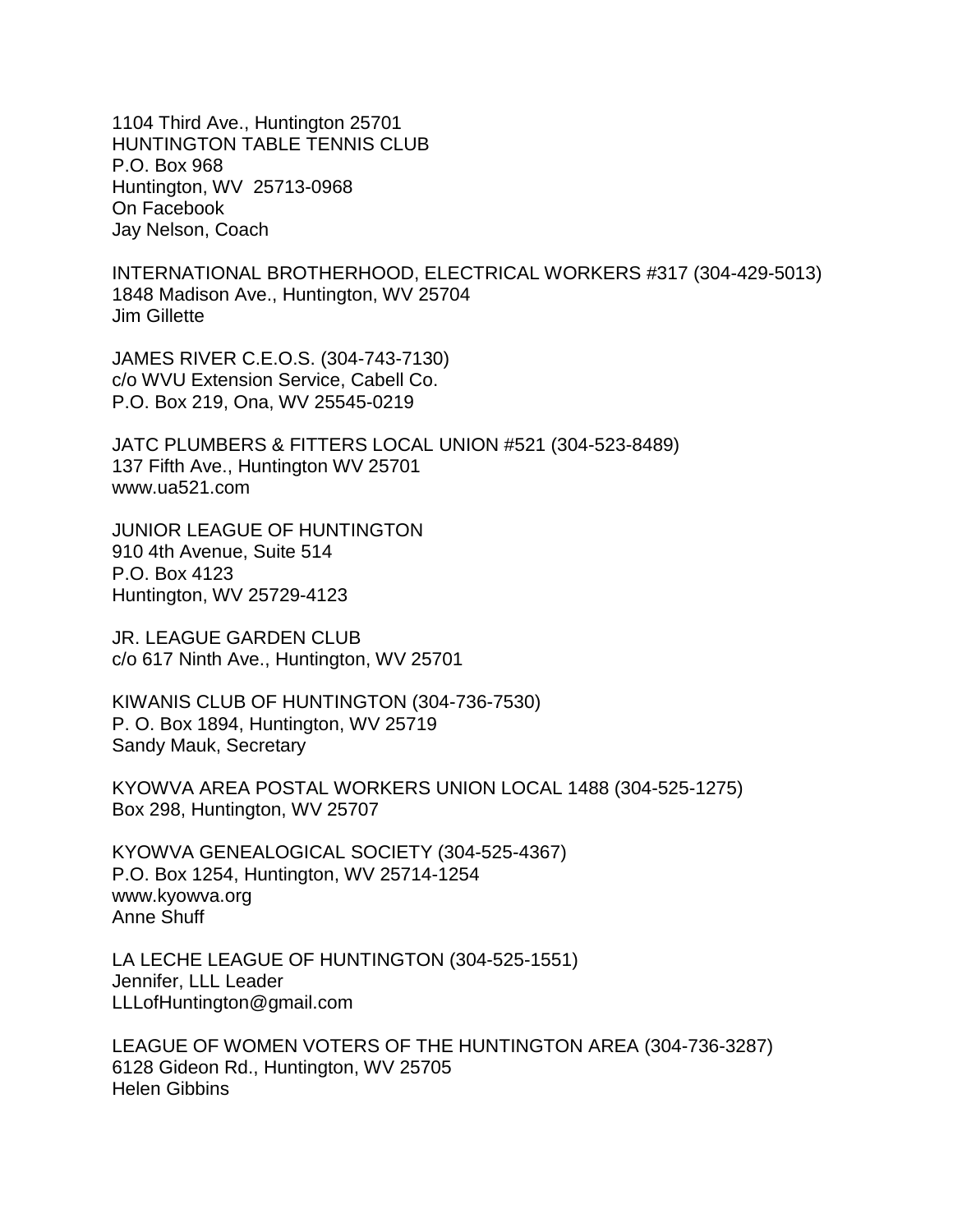LUPUS SUPPORT GROUP OF WV (304) 529-0506

MARSHALL UNIVERSITY ALUMNI ASSOCIATION (800-MUALUMX) #1 John Marshall Drive - Huntington, WV 25755-6200 http://www.herdalum.com

MILTON GARDEN CLUB arjayhomeboy@suddenlink.net

MILTON HOMEMAKERS C.E.O.S. (304-743-7130) c/o WVU Extension Service, Cabell Co. P.O. Box 219, Ona, WV 25545-0219

MILTON SENIORS C.E.O.S. (304-743-7130) c/o WVU Extension Service, Cabell Co. P.O. Box 219, Ona, WV 25545-0219

MOTHERS' CLUB OF HUNTINGTON email: huntingtonmomsclub@yahoo.com Website: https://facebook.com/mothersclubofhuntington

NAACP: HUNTINGTON-CABELL CHAPTER OF THE NAACP P.O. Box 1446, Huntington, WV 25716-1446 Sylvia Ridgeway, President

NATIONAL ACTIVE AND RETIRED FEDERAL EMPLOYEES (NARFE) (304-736-8627)

NATIONAL FEDERATION OF THE BLIND OF WV, HUNTINGTON AREA CHAP. (304- 691-0632) P.O. Box 123 Huntington, WV 25706 Brad Hodges, President

OHIO VALLEY ENVIRONMENTAL COALITION (304-522-0246) P.O. Box 6753, Huntington, WV 25773-6753 Janet Keating, Executive Director http://www.ohvec.org

OLD CENTRAL CITY ASSOCIATION (OCCA) e-mail: hattiewv@aol.com Joanna Sexton

PILOT CLUB OF HUNTINGTON, INC. P.O. Box 2011, Huntington, WV 25720-2011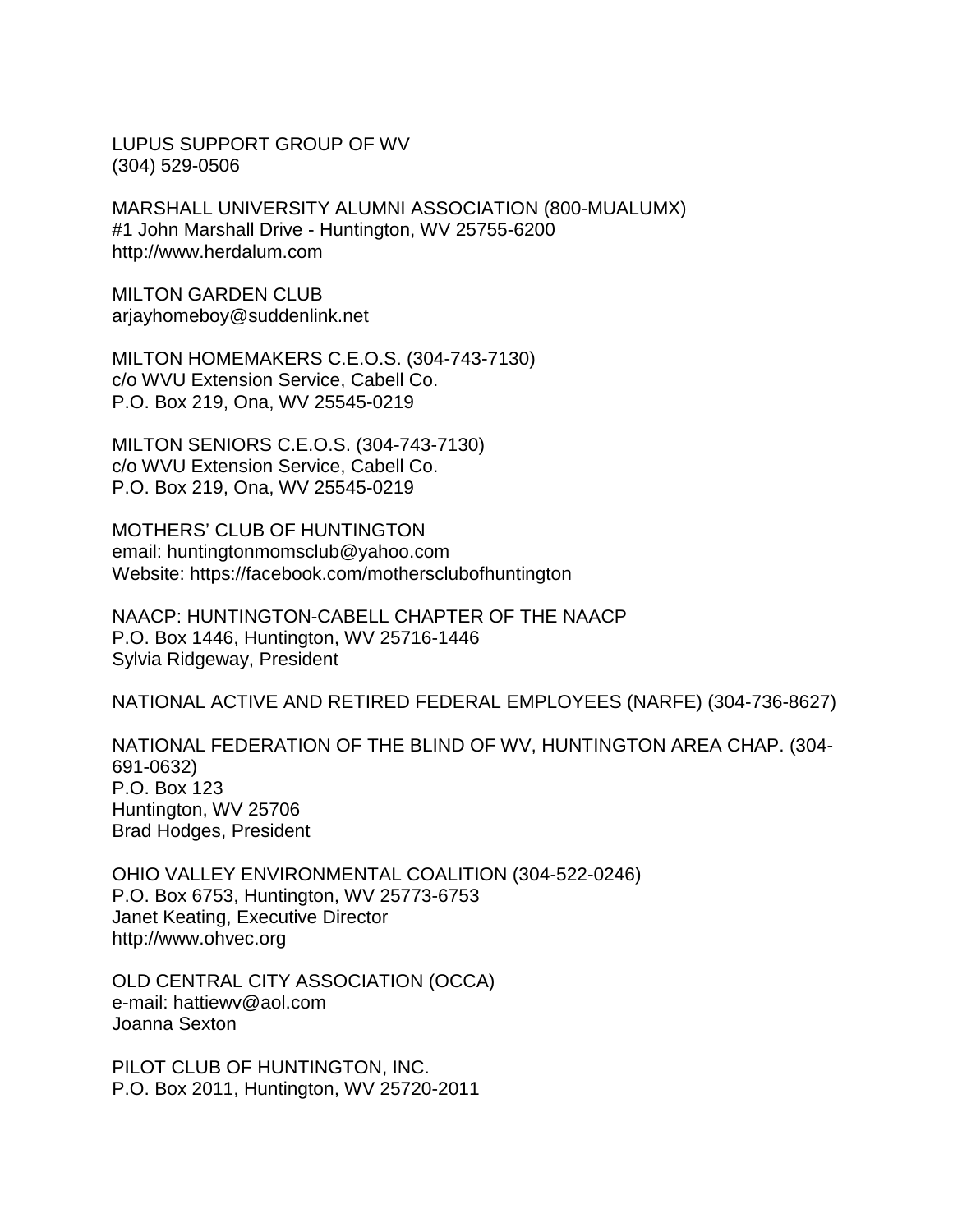E-mail: pilotclub-huntington@hotmail.com

ROTARY CLUB OF BARBOURSVILLE (304-736-5271) P.O. Box 395 Barboursville, WV 25504 Jack Dilley, Secy.

ROTARY CLUB - CEREDO KENOVA (606-921-2040) Sheila Fraley

ROTARY CLUB -HUNTINGTON (304-523-8929, ext. 104) P.O. Box 1311, Huntington, WV 25714 Laura Gilliam, President laura.gilliam@unitedwayrivercities.org

ROTARY CLUB - MILTON P.O. 472, Box Milton, WV 25541

SALT ROCK C.E.O.S. (304-743-7130) c/o WVU Extension Service, Cabell Co. P.O. Box 219, Ona, WV 25545-0219

SONS OF THE AMERICAN REVOLUTION (304-697-5363) General Andrew Lewis Chapter 542 Ninth St., Huntington WV 25701 tgalloway@marshall.edu

SPRING HILL GARDEN ASSOCIATION (304-523-6431) Betty Given, Volunteer Organizer bettyamx@aol.com

STARDUST DANCE CLUB (740-867-4857) 215 County Rd. 104, Chesapeake, OH 45619 Isabelle Bonecutter

SWEET ADELINES INTERNATIONAL – RIVER MAGIC CHAPTER. 304-733-3554 168 Honeysuckle Lane, Huntington, WV 25701 rivermagicchorus@yahoo.com.

TELECOMPIONEERS OF AMERICA-VERIZON, WV CHAPTER #42 (304-744-7222)

TOASTMASTERS CLUB, HUNTINGTON CENTENNIAL (304-412-3300)

TOPS WV, INC. – MOST WESTERN WV (304-523-4618) 426 West 8th Ave., Huntington, WV 25701 www.tops.org